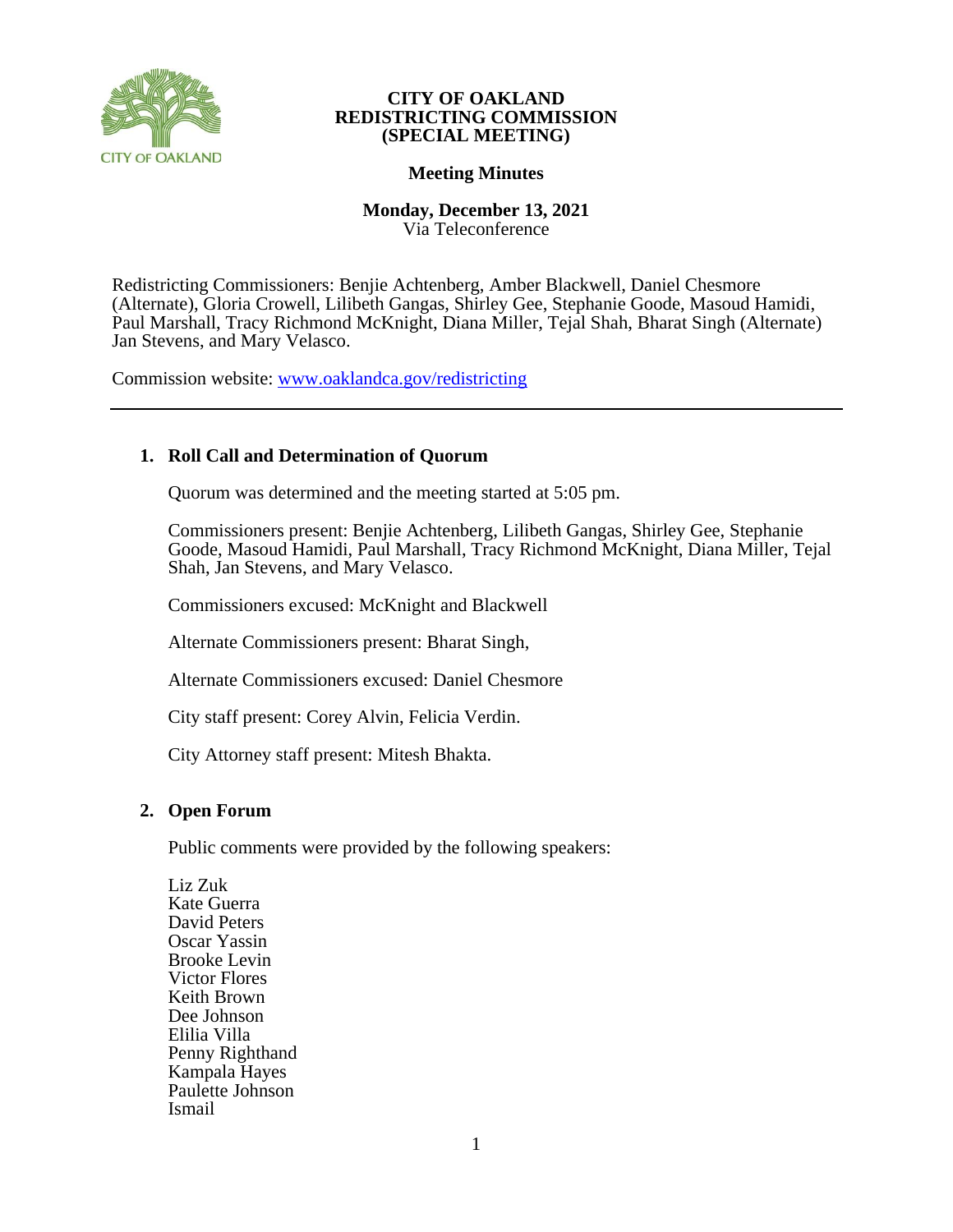## **Meeting Minutes (Continued)**

#### **Wednesday, December 13, 2021** Via Teleconference

Elizabeth Stage Alba Hernandez Emily Z Breaux Jeanie Gerard Reisa Jaffe Tom Baker Steve Hanson Sharone Allen Iris Merrouns Lina Min

## **3. Disclosure Requirements by Commissioners**

Alternate Commissioner Chesmore (Entered the meeting during Agenda Item #2) spoke with a mayoral candidate and expressed support for her candidacy.

There were no public comments on this item.

## **4. Outreach Efforts Updates**

Charisma Acey of Eastside Arts Alliance provided outreach updates to the Commission since the December 8<sup>th</sup> meeting. In-person events occurred at the West Oakland Youth Center and Allen Temple Church. Eastside Arts Alliance continued to share outreach strategies to people on their mailing list. Ms. Acey expressed that in-person outreach was necessary to reach people who are traditionally considered hard to reach and to people who feel their voices have not been heard.

Public comments were provided by the following speakers:

Cheryl Walton Oscar Yassin Brooke Levin David Peters Carla Guerra Iris Merriouns Ralph Kanz

## **5. Oakland Rising Presentation**

A motion by Commissioner Crowell and seconded by Commissioner Shah to reduce the presentation time by Oakland Rising to five minutes. The motion passed with nine ayes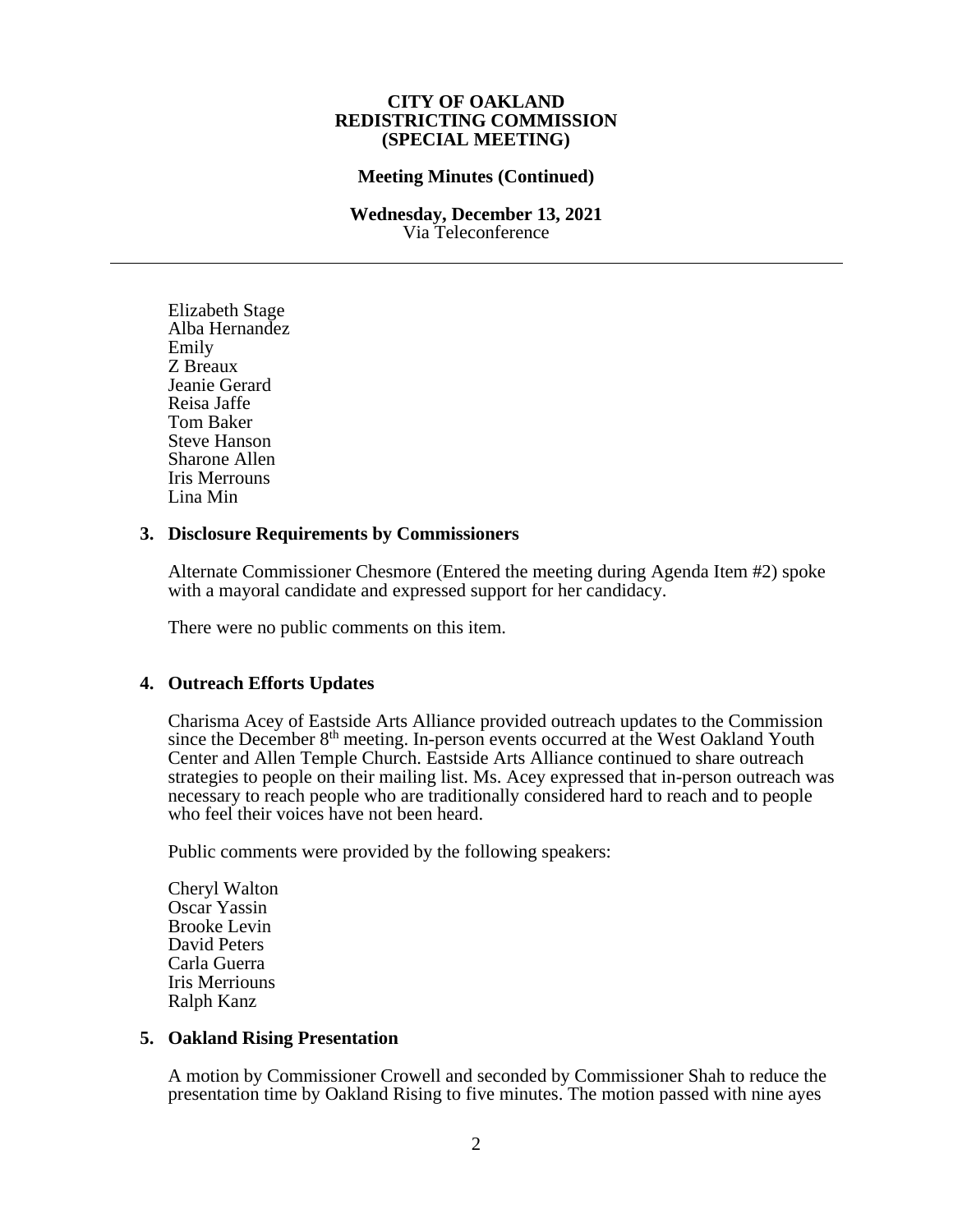### **Meeting Minutes (Continued)**

#### **Wednesday, December 13, 2021** Via Teleconference

(Achtenberg, Crowell. Gangas Gee, Goode, Marshall, Miller, Shah, Velosco) and one no (Hamidi) and one abstention (Stevens).

Liz Zuk removed her presentation from the agenda.

Public comments were provided by the following speakers:

Cheryl Walton Mary Forte Bonnie Hamil Darrel Stewart Doug Blackshear Tom Baker Victoria Figg Karly Ordaz Ms. Joaninha Oscar Yassin Eleanor Otto Chris Do Jose Guzman Elizabeth Stage Mary Ellen Navas Iris Merrioums Fire Table Anne Chef Jodie Smith William R. Randolf Mrs. West

No action was taken on this item.

A motion was made by Commissioner Crowell and seconded by Commissioner Goode to extend the meeting until 9pm. The motion passed with 11 ayes (Achtenberg, Gangas, Gee (excused at 9pm), Goode, Hamidi, Marshall, Miller, Shah, Stevens, Velasco), Crowell lost connectivity during the vote.

#### **6. Commissioner Map Priorities**

Redistricting Partner representative Jacob Thompson-Fisher described verbally and graphically how Commissioner criteria priority was captured on draft map F, draft map K and draft map H and answered specific questions from the Commission regarding their map priorities.

Commissioner Blackwell entered the meeting.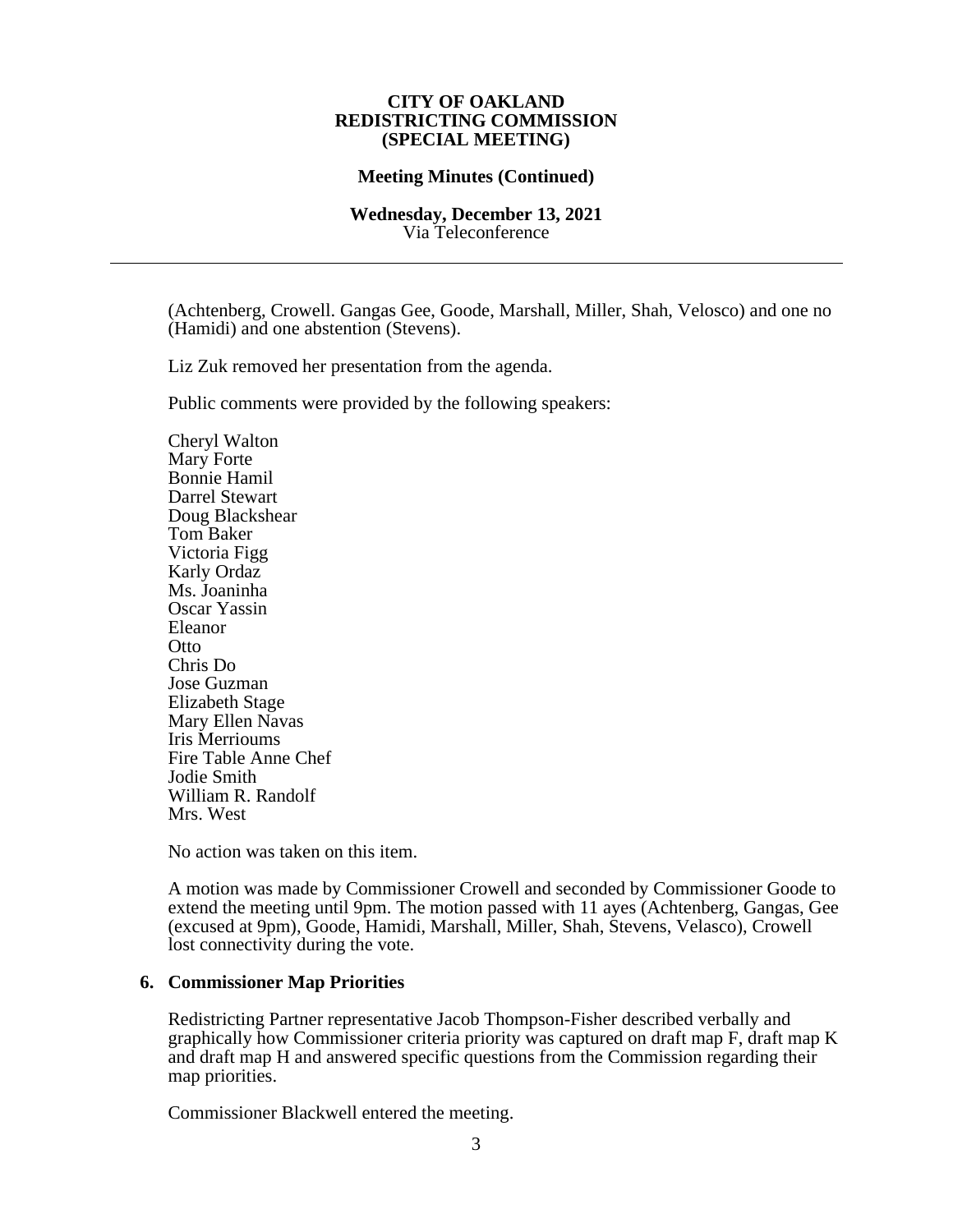### **Meeting Minutes (Continued)**

#### **Wednesday, December 13, 2021** Via Teleconference

A motion was made to extend the meeting to 10pm by Commissioner Velasco and seconded by Commissioner Stevens. The motion passed with 11 ayes (Achtenberg, Blackwell, Crowell, Gangas, Goode, Hamidi, Marshall, Miller, Shah, Stevens, Velasco) one abstention (Gee, excused at 9pm)

Alternate Commissioner Chesmore entered the meeting and exited shortly after.

The following public speakers provided public testimony:

David Peters Nick **Otto** Oscar Yassin Phil Dowd Kate Malisha Chesney Tom Baker Harlo Mariorie Haskell Karla Guerra Paulette Johnson Carolyn Tania Dumas Ralph Kanz Mrs. West

## **7. Public Testimony Regarding Redistricting and Draft Map Discussion**

A motion was made by Commissioner Achtenberg and seconded by Commissioner Goode to extend the meeting to 11pm. The motion passed with **11** ayes **(**Achtenberg, Blackwell, Crowell, Gangas, Goode, Hamidi, Marshall, Miller, Shah, Stevens, Velosco)

The following public speakers provided public testimony:

Reisa Jaffe Lisa Z Liz Zuk Carolyn Burgess

The Commissioners reviewed maps created by the public uploaded to Districtr. Redistricting Partner representative Jacob Thompson-Fisher evaluated these maps by district for viability also engaged in live draft mapping.